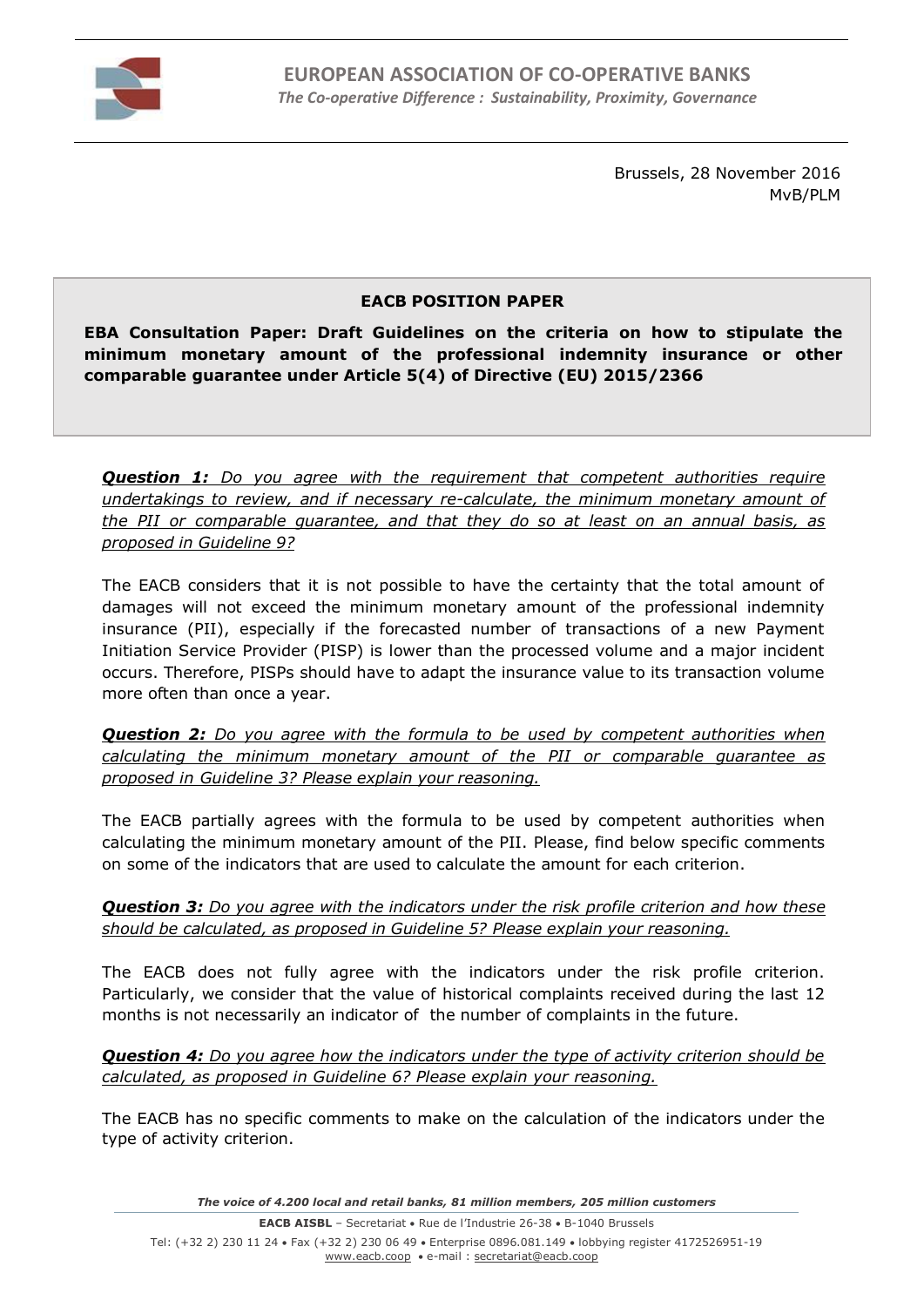

## *Question 5: Do you agree how the indicators under the size of activity criterion should be calculated, as proposed in Guideline 7? Please explain your reasoning.*

According to paragraph 7.3, new PISP/AISP (i.e. those that have not been offering their services during the last 12 months) are required to use forecasted values (i.e. number of all transactions initiated/number of clients forecasted) to calculate the size of their activity. For that purpose, PISP/AISP have to use the values as forecasted in the business plan and/or programme of operations that they are required to present as part of their applications for authorization/registration. The EACB considers that this method of calculation which is described in paragraphs 7.3 and 7.4 of Guideline 7 does not ensure that the forecasted value will cover the real value of the transactions. Instead, we would like to propose the use of the average number of all transactions initiated (for PISP) or the average number of clients (for AISP) during the last 12 months of similar operators (having same characteristics) in the relevant market.

*Question 6: Do you think the EBA should consider any other criteria and/or indicators to ensure that the minimum amount is adequate to cover the potential liabilities of PISPs/AISPs in accordance with the Directive? Please explain your reasoning.*

The EACB has no specific comments to make in the framework of this question.

*Question 7: Do you have any other comments or suggestions that you think the EBA should consider in order to ensure that the minimum amount is adequate to cover the potential liabilities of PISPs/AISPs in accordance with the Directive? Please explain your reasoning.*

The EACB would like to make the following comments to ensure that PIIs cover all potential liabilities of third-party providers in accordance with PSD2:

- The two examples provided by the EBA in section 3.2.8 on how to apply the formula foresee the coverage of about 30% to 50% of the annual transaction volume. In our opinion, PISPs should be obliged to cover at least a minimum of 50% of their transaction volume.
- Regarding the subjective scope of these Guidelines, PIIs should not be limited to PISP and AISP but extended to payment service providers issuing card-based payment instruments for obtaining the availability of funds from the ASPSP. These providers will issue direct debit requests for obtaining a transfer of funds. This activity might be as risky as any other payment transaction and should also be covered.
- According to article 71 of PSD2, in case of an unauthorized or incorrectly executed transaction, payment service users must notify "without undue delay on becoming aware of any such transaction giving rise to a claim, including that under article 89, and no later than 13 months after the debit date". Therefore, the EACB believes that PII must be valid at least 13 months after the last transaction or account information request.
- Finally, it would also be useful to clarify whether a PII is required also from credit institutions providing PIS or AIS or both. Currently, credit institutions are required to take such risks into account within the framework of their operational risk